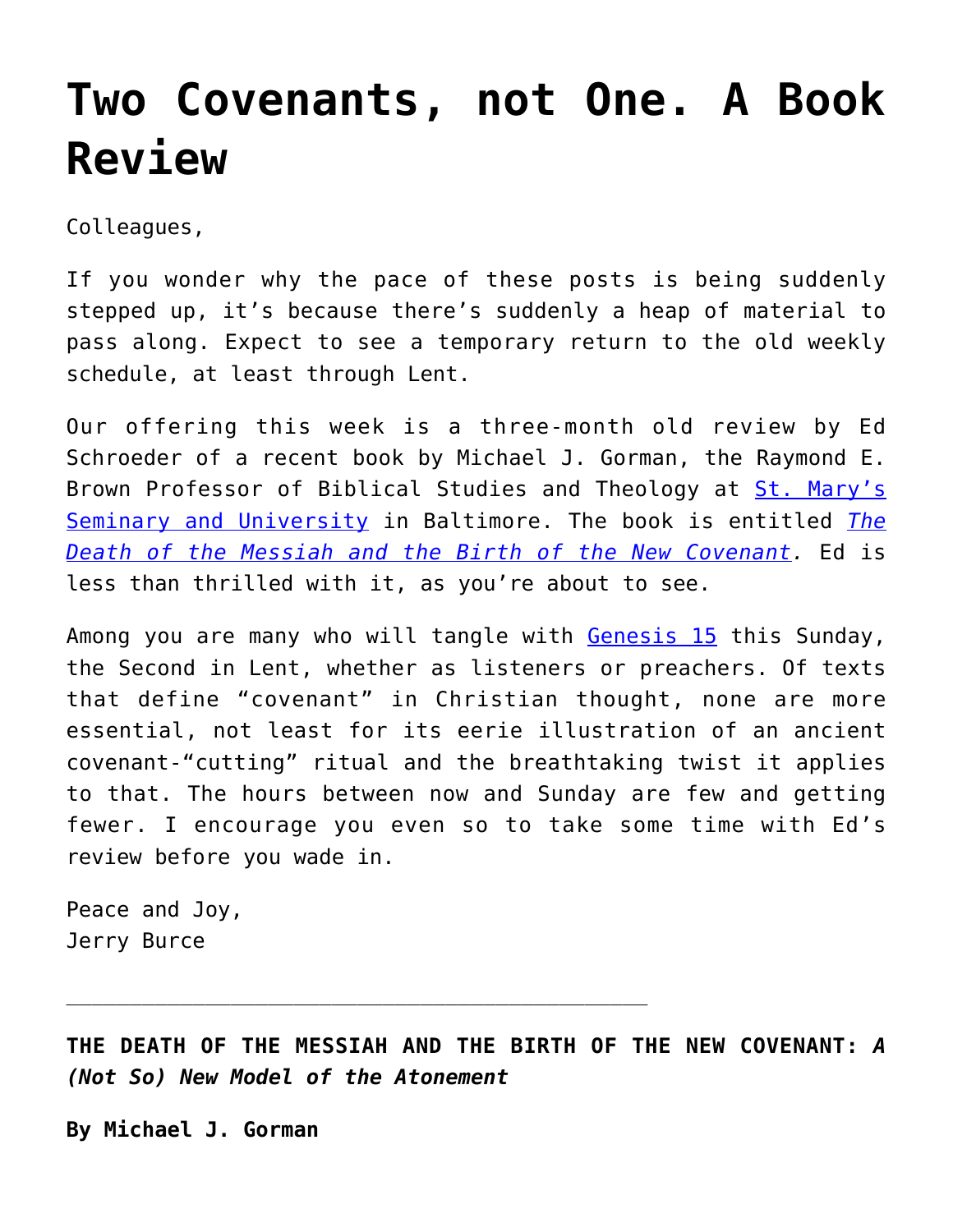**Eugene, OR: Wipf and Stock Publishers (Cascade Books)**

**278 pages. Paper. \$33.00**

**Reviewed by Edward H. Schroeder**

An un-funny thing happened on the way to Reformation Day this year, October 31 in the Lutheran liturgical calendar.

In the same week that I heard the Reformation Day pericopes proclaimed in the liturgy–Jeremiah 31, Romans 3, John 8–I also read Professor Gorman's book. They didn't match. Not fun. But they were supposed to match. His book is all about the birth of the NEW covenant. So are these three texts.

Here's the heart of the mismatch:

In Gorman's 237 pages of text the cantus firmus is: the new covenant and the old one are fundamentally the same. Over and over again we hear the equation: "the NEW covenant renews the OLD one" (p.28, 39, et passim).

The three Reformation Sunday texts say the New Covenant is BRAND NEW. Not a re-run of the old one. In fact, it's clean contrary to the old one.

FIRST OFF, [Jeremiah 31:31-34,](http://bible.oremus.org/?ql=322903310) the Promise of the Coming Birth of the New Covenant.

Jeremiah says that the radical newness of God's new covenant is that sinners get forgiven. It's "not like the covenant that I made with them when I took them …out of the land of Egypt (v. 32)."

The fundamental "not like" is that in the Egypt-exodus-Sinai covenant, there is no forgiveness of sins. It is not to be found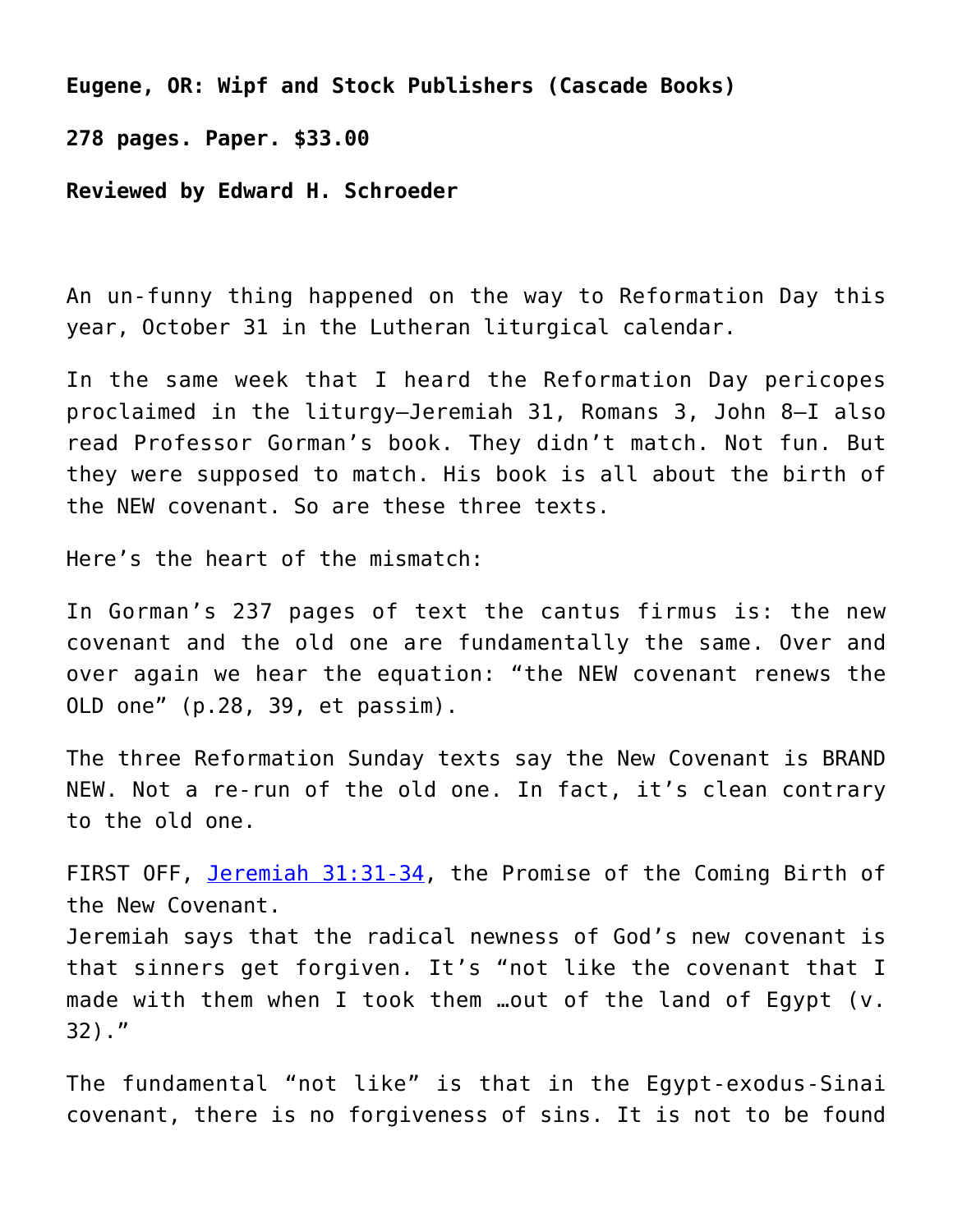in the specs of the "old covenant that they broke"—broke by nonperformance of their part of the contract. Read Exodus 20 or Deut. 5 again to see what the specs were of the Sinai contract. There is no forgiveness there at all. It's "perform, or else!"

What happens to sinners in the SINAI contract is clean contrary to Jeremiah's specs about the NEW one. In the Sinai contract iniquities get "visited," not forgiven. That visit is pay-off, getting your just deserts. And what is the just deserts payoff? The wages of sin is death. Forgiveness, no. Death sentence, yes.

A sidebar: Here's what Blessed Fred Danker, New Testament Greek superstar, and NT theologian superstar too, frequently did when we students challenged his interpretation of a Biblical text. He'd read it out loud again in Greek, put that Greek into English (which translation none of us would ever challenge, for he was "BDAG Fred"—superstar editor of the standard New Testament Greek lexicon—then close his NT and the discussion with these words "That's what the text SAYS!" I will quote him hereafter via acronym: TWTTS. Again, "That's What The Text Says!")

So here too, "That's what the Jeremiah text says."

NEXT [Romans 3:19-28, t](http://bible.oremus.org/?ql=322904045)he Good News that came with the Birth of the New Covenant.

"But now, apart from the law (!)" is God's new deal, Christ's redemption, his cross, faith trusting that redeemer.What did the law-covenant do? "Through the law comes the knowledge of sin (v 20)." Au contraire the New Covenant. Through it comes a new sort of righteousness, sinners "justified by his grace as a gift (v. 24)." If that's not BRAND new, not only "apart" (different) from Sinai, but contra-Sinai, what is? TWTTS.

FINALLY, [John 8:31-36](http://bible.oremus.org/?ql=322904202), the One who delivered at the Birth of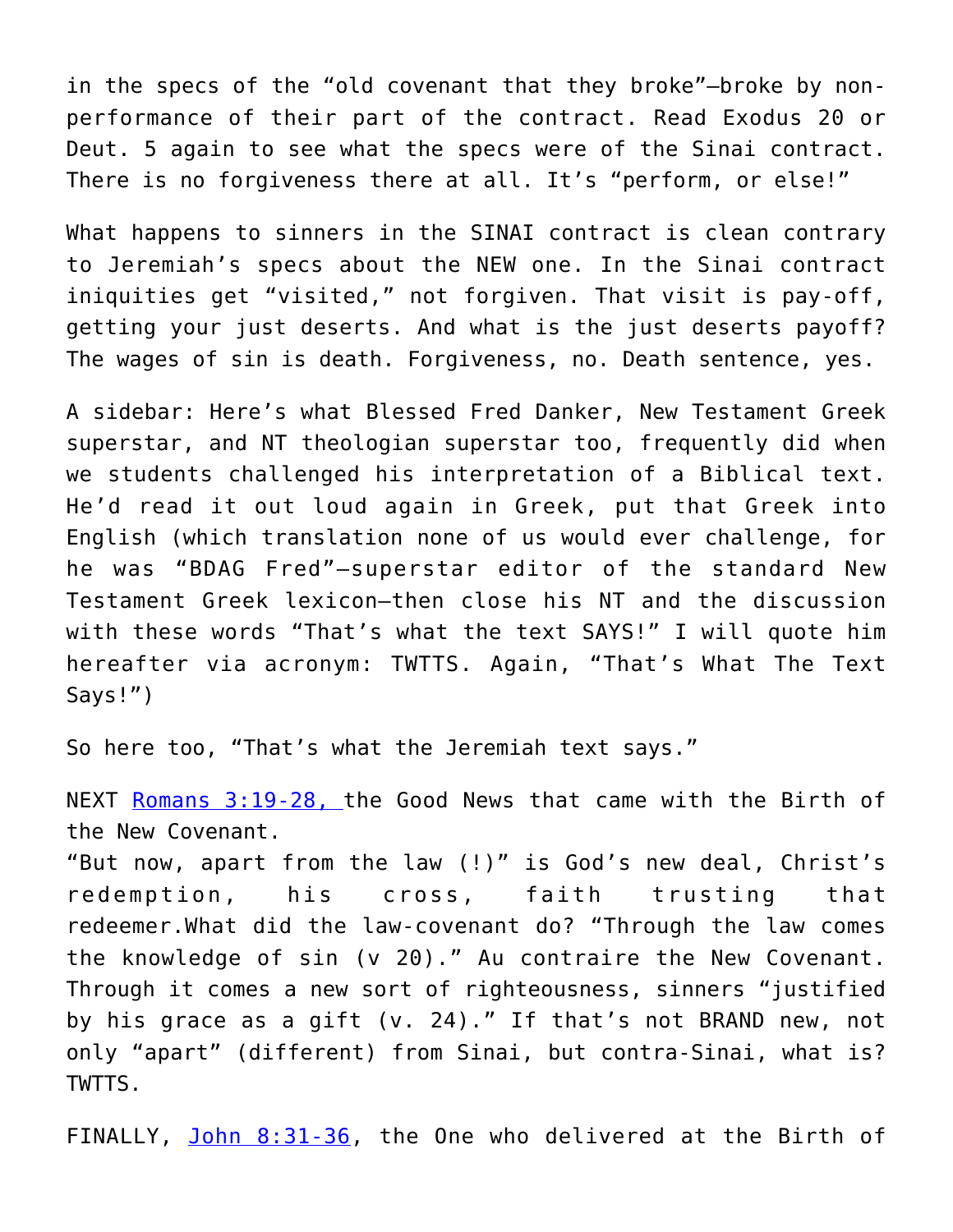the New Covenant.

Here is the clincher. Already in the first chapter, the prologue, John lays out the either/or. Law came through Moses, grace and truth through Jesus Christ (John 1:17). Jesus does not RENEW Moses; he REPLACES him with something new, a new deal/covenant. Moses gets antiquated, not updated, when Jesus comes along. That's a major motif throughout John's entire Gospel. Here too in John 8: The old covenant, so says Jesus, to which his critics are clinging, doesn't/can't rescue anyone from being a "slave" to sin (v. 34). Moses leaves sinners in bondage to their affliction. But hear now the newness of the "grace and truth" covenant: "If the Son makes you free, you will be free indeed" (v. 36). TWTTS.

That's the gist of the mis-match. One voice says "new renews old." Both old and new are fundamentally good news. The other voice says "new replaces old," with the sub-text: "And aren't you glad!" That's why it's good news. Slaves move into freedom.

+ + + A bit of back-story:

I expected Gorman and these Reformation Day texts to match ever since I saw the title in the blurb that publisher Wipf and Stock posted to me.

"Death of the Messiah" must be theology of the cross, I thought. "Birth of the New Covenant" must be what's New about the New covenant, signed, sealed and delivered in Christ's crucifixion. That newness is the forgiveness of sins that is at the core of this NEW divine-human contract which was patently NOT there in the OLD Sinai contract. Sinners forgiven in the Sinai contract? Uh-uh. Sinners get "visited." That visit is not pleasant. In that visit iniquities get "remembered." Ouch! Even worse, they get recompensed. And not only with you, but to the third and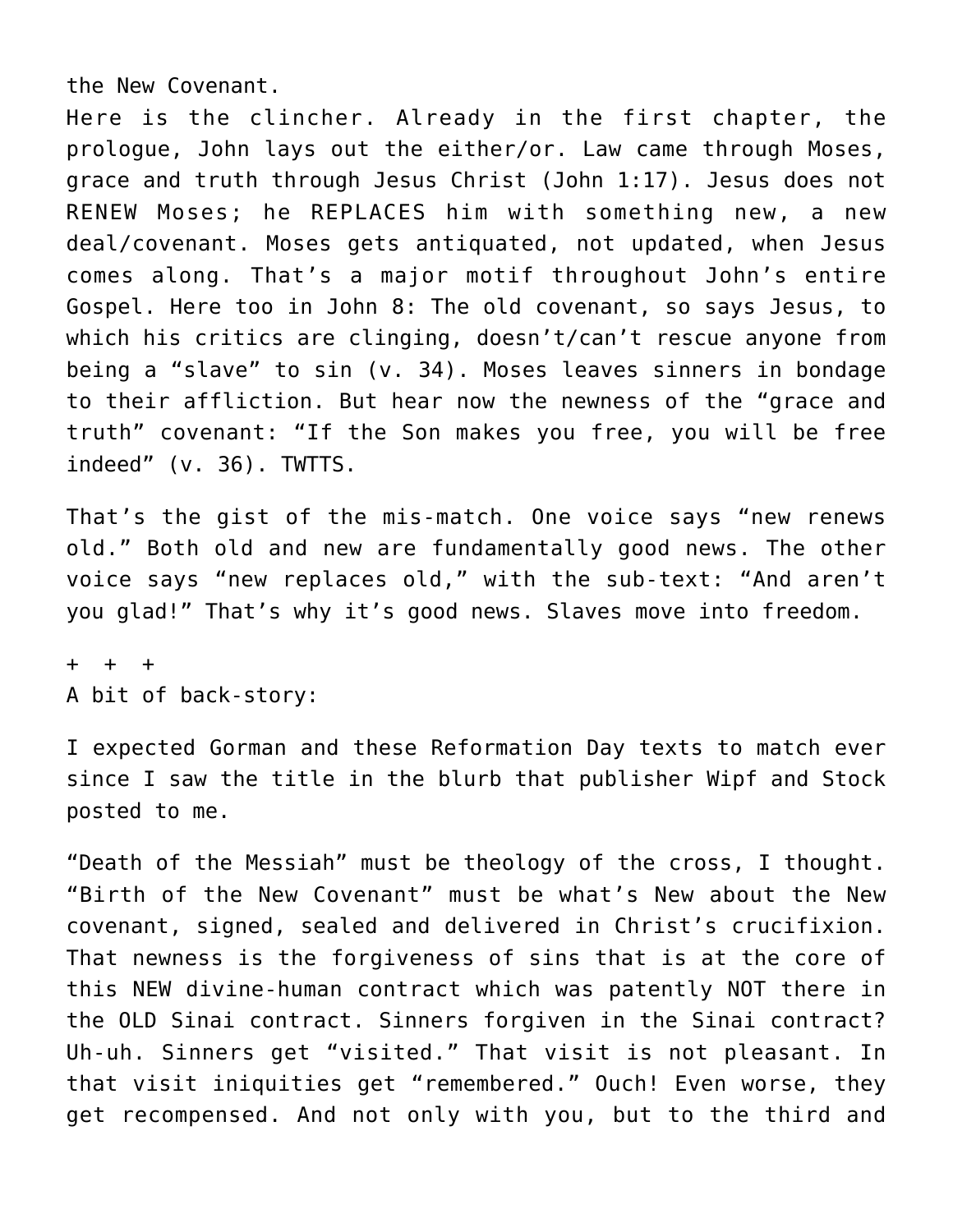fourth generation—your kids, your kids' kids, their kids, their kids! It is NOT pleasant. No wonder the first ever response to that covenant in Exodus 20 was "Moses, get him to shut up! If he doesn't, we're dead meat!" (Exodus 20:19, RSV, as in Revised Schroeder Version).

That's what I expected, hoped for. So I ordered the book. It's gotta be good. The author is a major-leaguer among NT professors today, holding the Raymond Brown chair (!) at a major Roman Catholic university. It sounds like he's going to be talking "Lutheran." Googling his name, I learned that he is a Methodist—yes, at a Roman Catholic school! Well, then, I surmised, possibly even a crypto-Lutheran after the fashion of Ur-methodist John Wesley. I recalled Wesley's famous line that upon reading Luther's introduction to the epistle of Romans "my heart was strangely warmed."

It was not to be. Gorman's presentation is a "second opinion" to Luther's "Aha!" about God's two different, very different, covenants. "The NEW covenant renews the OLD one."

If that axiom is true, then any theology of the cross marshaled to support it is likely to be a second opinion to Luther's *theologia crucis* too.

Who might have led Gorman down this path, I wondered. Not Wesley. Then I noticed this: the only big-name systematic theologian who gets cited in the book is Karl Barth. Three times. Hmmm. Where did Gorman do his doctorate? I googled. All his graduate work was done at Princeton Theological Seminary, where Barth reigned during the 20th century. (And maybe even now. I don't know. I'm out of nearly all the loops in these days of my antiquity.)

My surmising that possible configuration doesn't prove anything, of course, but it is interesting. Barth's major criticism of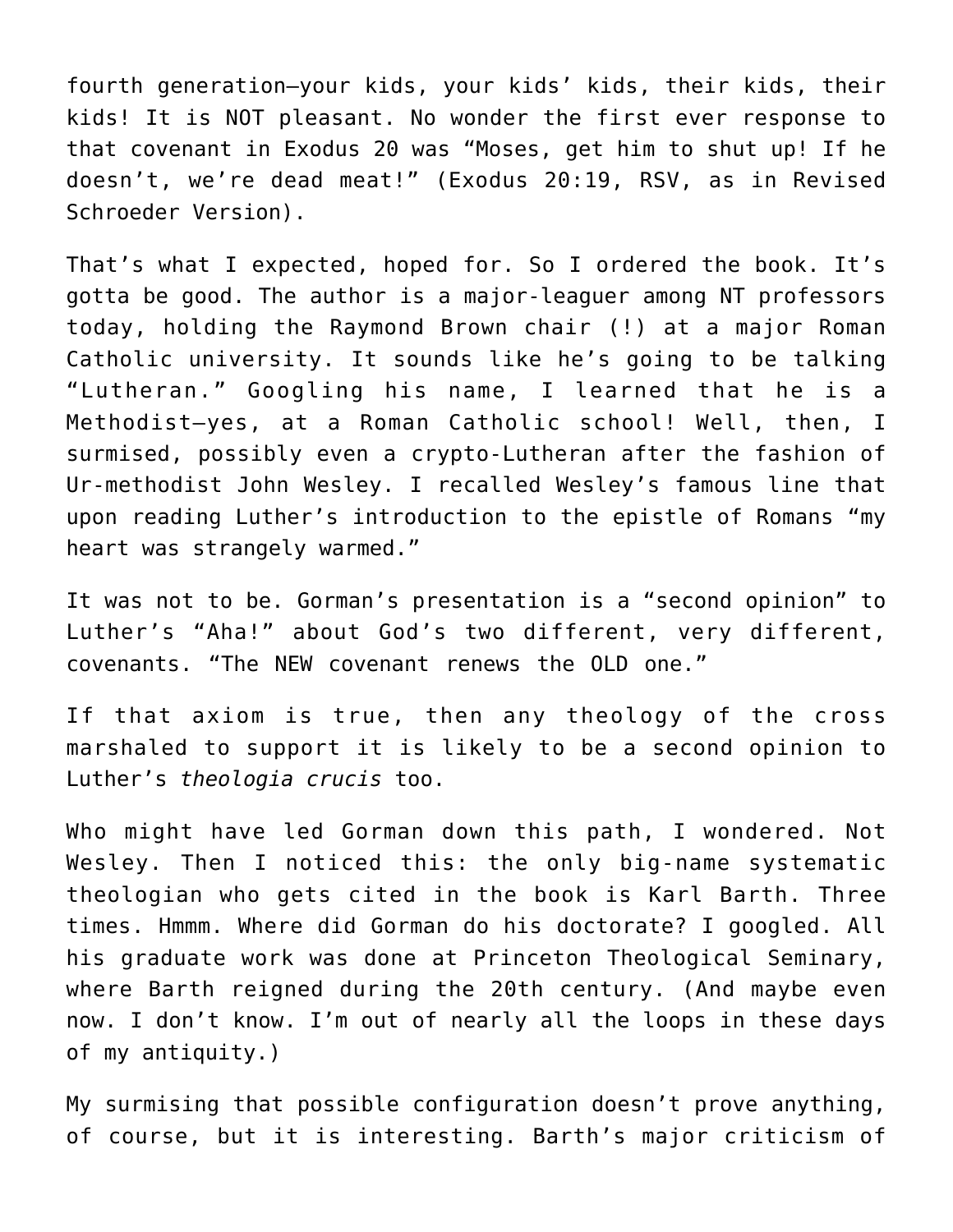Luther is that Luther was wrong in distinguishing the Sinai covenant of God's Law from God's Gospel covenant in Christ. Barth counters Luther with his famous mantra: "That God speaks to us at all is already grace."

Luther's Aha! came when he saw that God's law and God's gospel are different speeches. Very different. Even different "grammars," as he argues in his Galatians commentary. (See more below.) Grace appears only in the second speech, the Jesus speech, as John's gospel specifies that speech's contents. The other speech is something else: law.

Luther himself said that the difference about those two speeches came as an Aha! to him, that it was his Reformation breakthrough. Here's my summary of one of his statements to that effect: "I used to see no fundamental difference between Moses and Christ. Both were the same. Moses was just farther back in history, Christ closer. Moses was not yet the full story, Christ was the full story. Then as I was reading Romans 1 again one day, the 'difference' (*discrimen*, in Latin) jumped off the page before my eyes. There are two very different kinds of righteousness in the Moses and Christ covenants. When I saw the *discrimen*, that God's law is one thing, God's gospel something else, *Da riss Ich herdurch*—that was a breakthrough for me."

Gorman's 237 pages argue the case that they are both the same, "the new covenant renews the old one." Renews it so that it will (finally) "work," which the old one patently did not. What's new about it is "the death of the Messiah" at the center of the renewal. But Christ's cross does not bring anything BRAND new to the specs of the old contract. No substantive NEW deal. The cross is "revelation" (a term used umpteen times) of what God was up to all the time–including what God was up to in the old contract. What's different here with the radical "going to the cross" is that God is making his old covenant so perfectly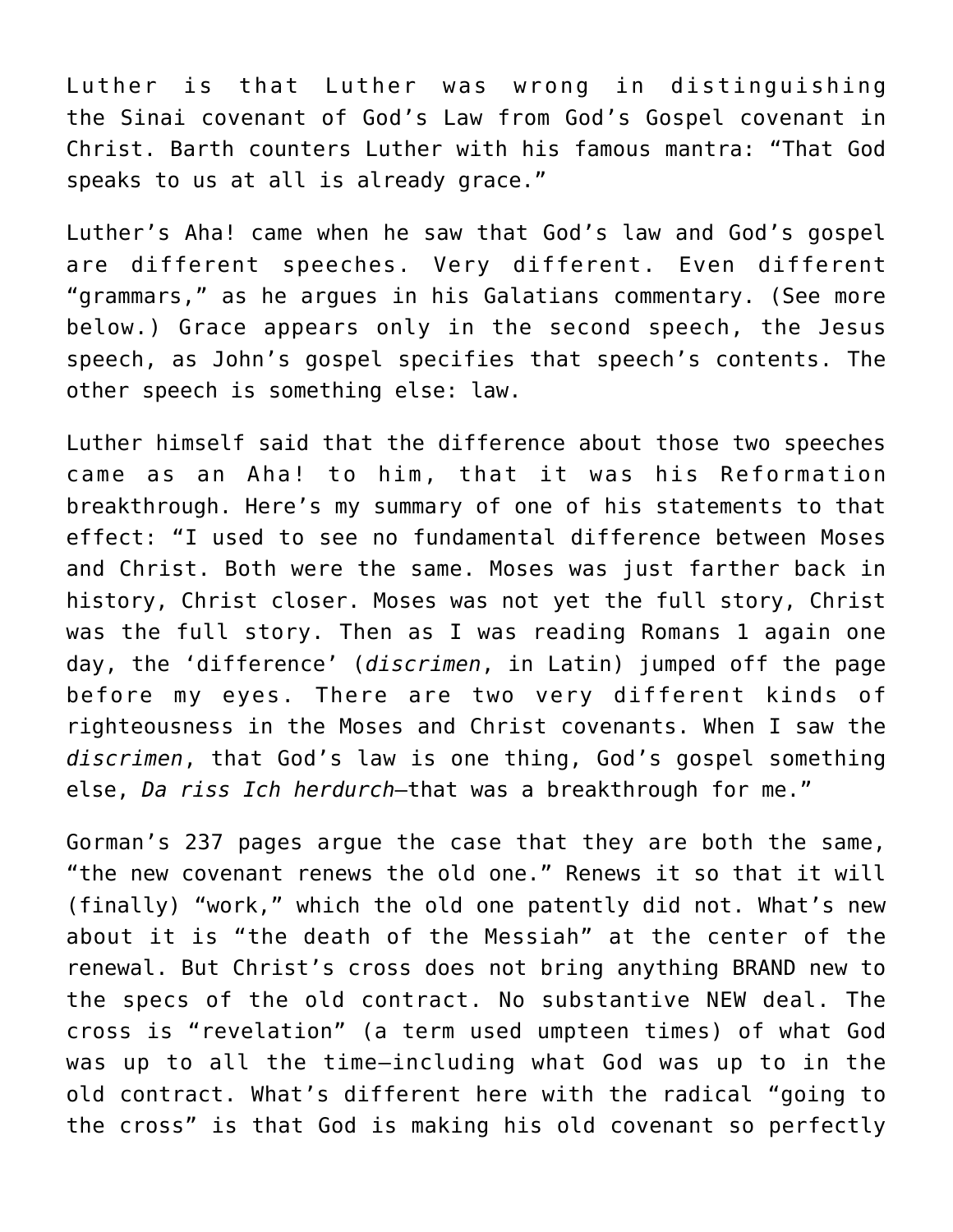clear that we just can't miss its message, the same old message, if we but open our ears and open our eyes. Ay, there's the rub.

Actually that is not the main "case" Gorman is arguing in this book. It's his constant presupposition. He doesn't actually "argue" for it. He seems to think "everybody knows" that covenant is a term used univocally throughout the Bible. All God-and-people covenants are of the same basic contract, an agreement wherein God specs out his part and God specs out our part as well. And the specs of the Moses-contract and the Jesuscontract are the same. What's called "new covenant" in NT texts is old covenant renewed, even when Jesus himself speaks of his "new covenant."

"The covenant-keeping that the New Covenant will effect can be summarized in two phrases: love of God and love of neighbor." Wait a minute. Isn't that as old as Moses? If that's it, then nothing new came in Jesus. Then follows this sentence. "Since the love of God (i.e., human love FOR God) in the Bible means both loyalty/obedience and intimacy/communion, we may use the word 'faithfulness' to connote these senses in one word."

Question: if the NT term "faith" is to be understood as my faithfulness, as Gorman renders it throughout his book, as my fulfilling the first commandment, namely, my faithfulness/loyalty/obedience to God, then how does one avoid this conclusion: in Romans 3, the second lesson for Reformation Day, justification by faith means justification by my faithfulness. If that's not Pelagianism, which Gorman abjures explicitly, then what is it? Semi-Pelagianism? John Wesley abjured that just as Luther did—and even more, as Jesus did.

+ + +

Gorman's primary agenda in this book is another topic, signaled in the sub-title: "A (not so) New Model of the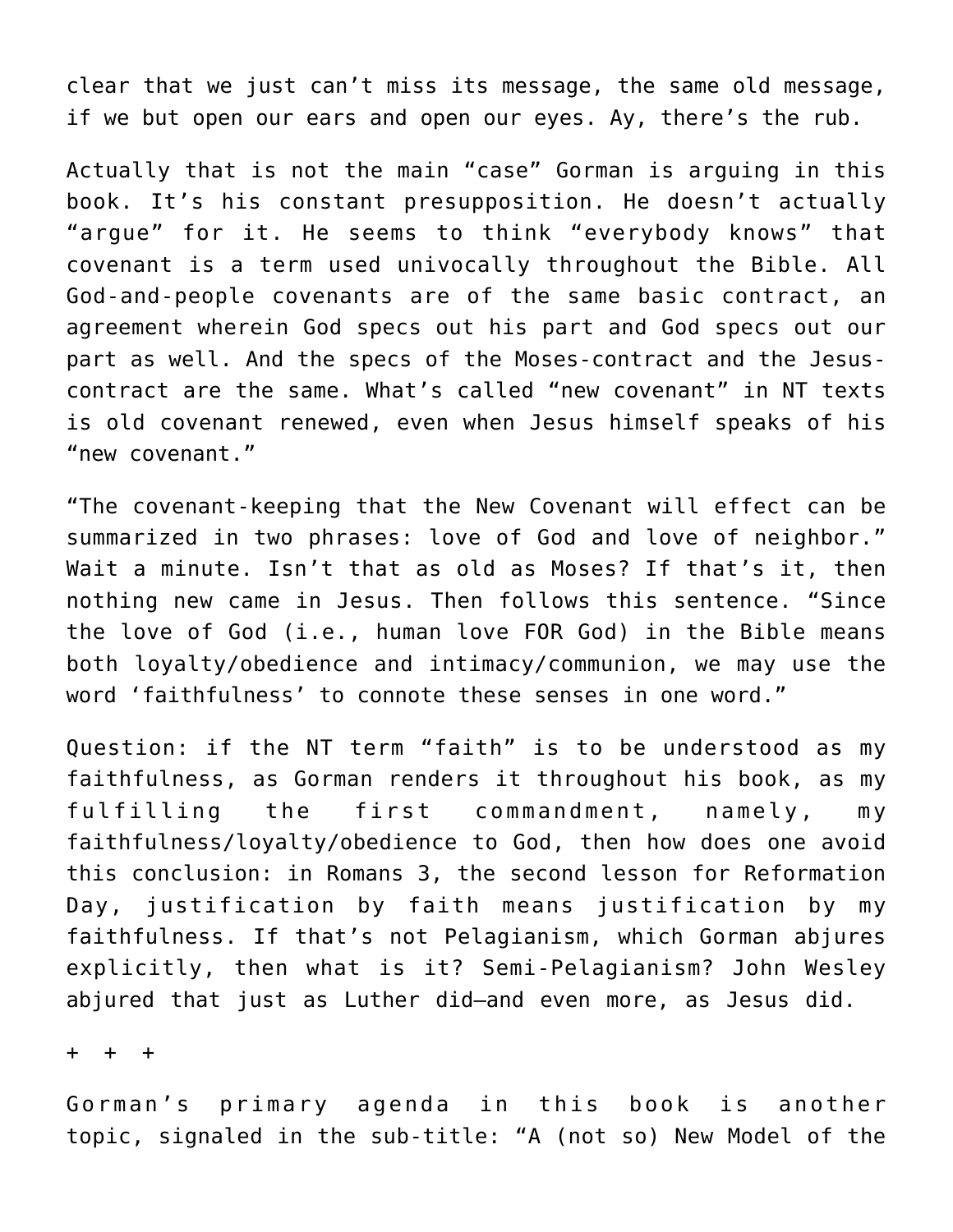Atonement." It is folks scrapping about atonement theories whom he wants to engage. His proposal is: nobody pays much attention these days–nor in the past–to the term "covenant" as an atonement model in all the literature. Strange, for it's all over the place. Let me show you (he says). And this is the best one, an umbrella term that can include many of the other proposed ones floating around these days. It's comprehensive, as the others are not. And it's even better than that, not simply focusing on the "mechanics" of what happened on Good Friday/Easter, but on the "results" of Good Friday/Easter, what "Christ's death effected." To wit—

"the new covenant, meaning specifically the creation of a covenant community of forgiven and reconciled disciples, inhabited and empowered by the Spirit to embody a new-covenant spirituality of cruciform loyalty to God and love for others, thereby peaceably participating in the life of God and in God's forgiving, reconciling, and covenanting mission to the world.

"I am proposing that this kind of holistic, communal, participatory, missional model of the atonement–incorporating various metaphors for its 'mechanics'–reflects the heart and soul of the New Testament and is precisely what the church needs to appropriate, articulate, and actualize today. At the same time, it is imperative that we be clear that participation in Christ (or in his death) is not a vague, purely 'spiritual' term. New-covenantal, participatory love for God and neighbor manifests itself in concrete practices . . . practices of newcovenant faithfulness, love, and peace found in the teaching and example of Jesus and Paul, as well as other New Testament witnesses. That is, we explore more fully the meaning of the Messiah's death and his people's participation in it." Concerning atonement models, the author's own main agenda, I think he has a point. New Covenant is a NT metaphor, largely unused in the history of theology, for the atonement. But there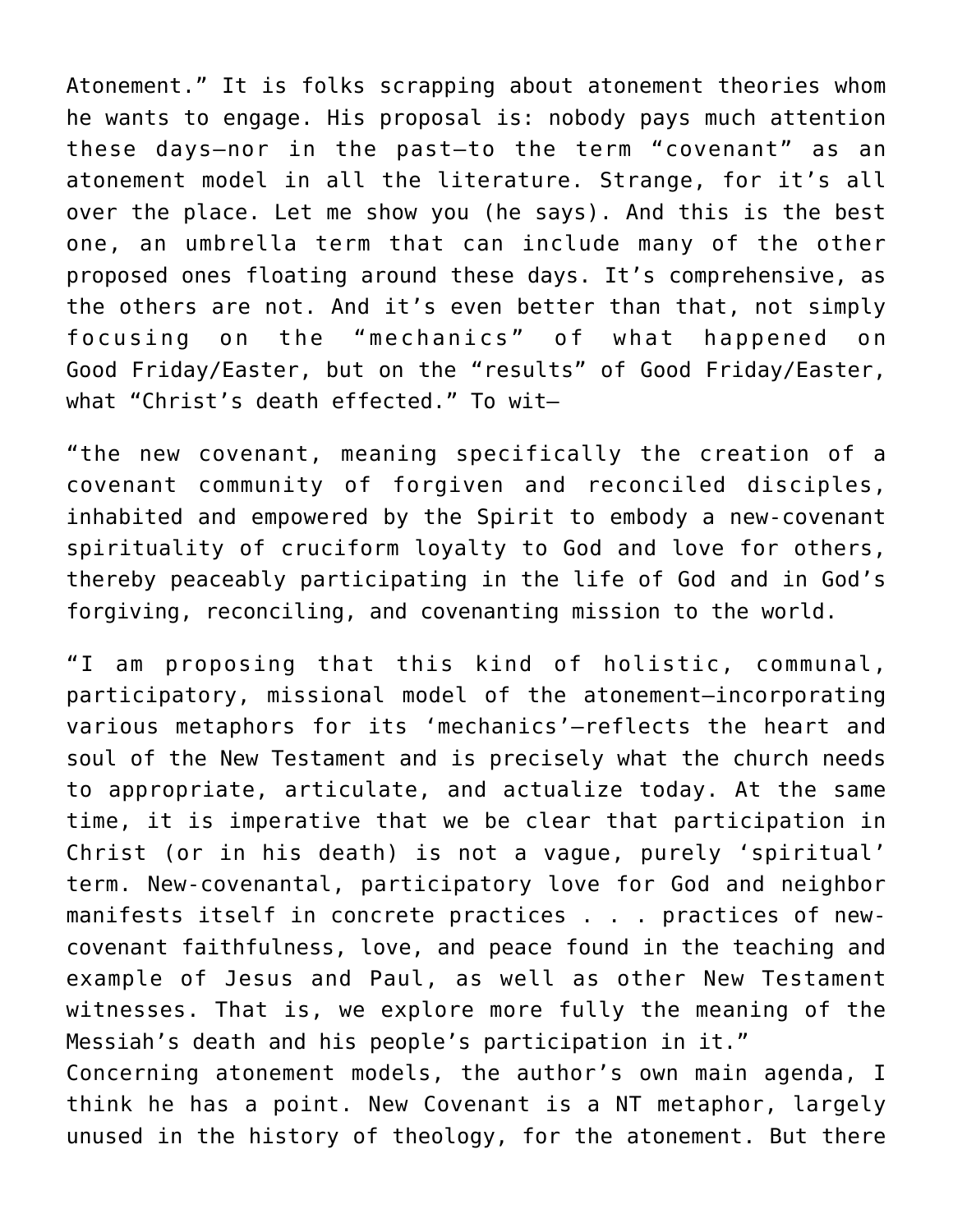are many such metaphors. From my reading over the years I've found at least two dozen different images/metaphors/pictures for what happened on GoodFriday/Easter, and regarding not only the mechanics, but the consequences. That means a couple dozen atonement "models," atonement "theories." The list available on request. (Note this: "theoria" is the Greek word for a picture, something seen. It's not an idea. It's a visual.)

I have no complaint about working out the parameters of "new covenant" as atonement model. What vexes me is the "nothing really new" in Gorman's new covenant, and his drumbeat that new covenant is (just) the renewal of the old. This emaciates the deep substance of both covenants, emaciating the grim reality of a sinner's contract with God, if Moses is the only way that God ever covenanted with humankind. Here iniquities are visited. "The soul that sinneth it shall die."

Which thereby emaciates the new one too. There is no substantive need for something radically new, a brand new contract, replacing (yes, contradicting) the old one. As in "Young man, you'll be glad to hear this: Your sins are forgiven."

I had a first un-fun within 30 seconds after the book came to my hands. I looked at the back of the book, the index of names, the bibliography. Was Delbert Hillers there? No. Why Hillers? He and I were fellow seminarians ages ago. But his Covenant-expertise lies elsewhere, in graduate school at John Hopkins under W.F. Albright. He was eventually Albright's' successor. And he wrote THE BOOK on covenant.

Here are words from his obit published in the Baltimore Sun:

"Delbert Roy Hillers, 66, Professor Johns Hopkins University, scholar of Near East, Old Testament studies. Died September 27, 1999.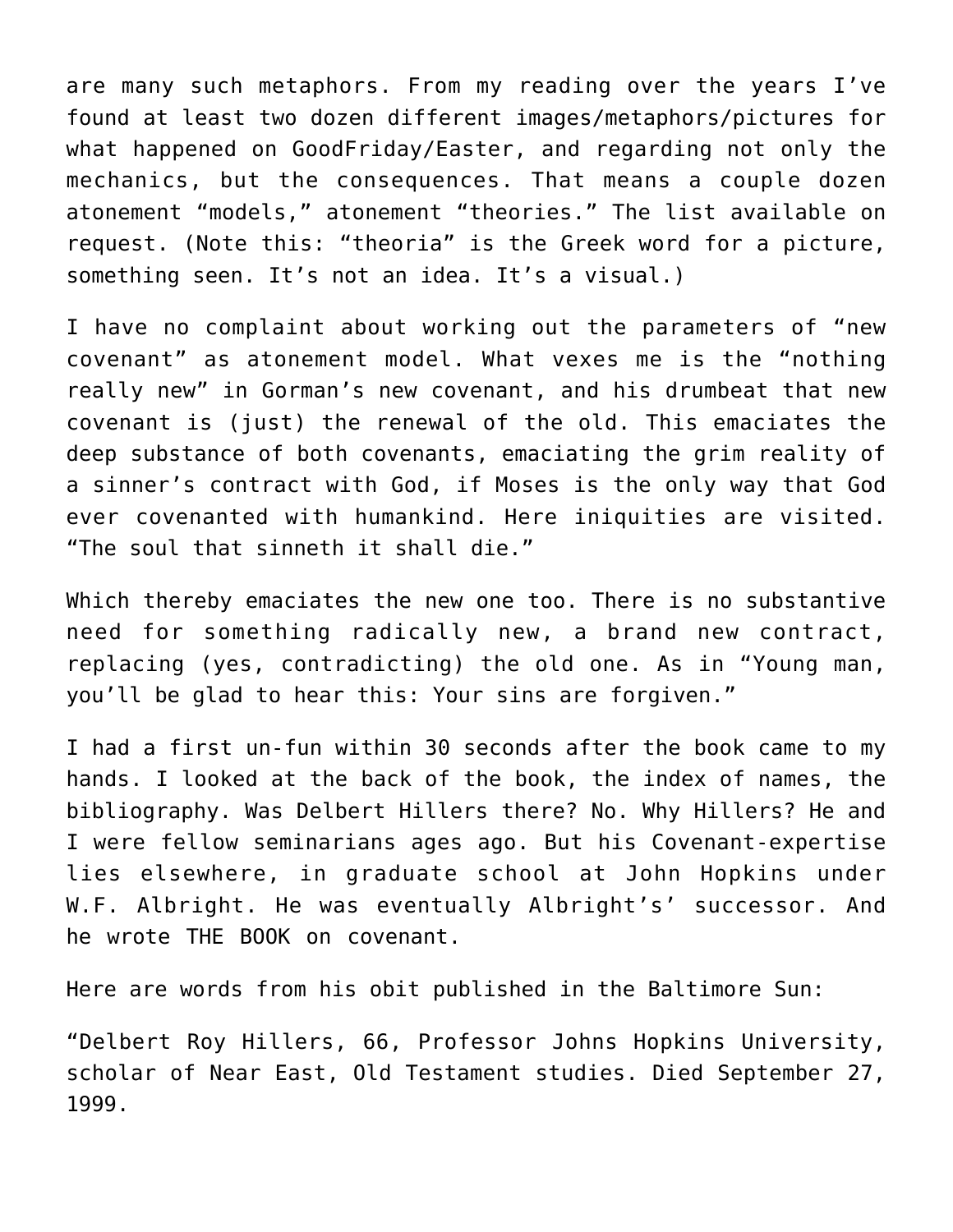One of his most important books, published in 1969 and still used in college classrooms, was 'Covenant: The History of a Biblical Idea.'

'It is a key source that people still turn to,' noted Barry Gittlin, professor of biblical and archaeological studies at Baltimore Hebrew University.

Baltimore Hebrew U, Johns Hopkins U, Gorman's St. Mary's University–all three of them are in Baltimore, Maryland. Hmmm.

OK, so Gorman didn't use it. Possibly he never heard of it. After all, no one can read every book, even if it's all linked to Baltimore. Maybe, I hoped, he'd discovered on his own what Hillers unfolds there. That there are two very different covenant-types already in the OT itself–long before Jesus shows up. Already there God is reported to have offered two sorts of contracts, very different from each other. One is "Sinai and Shechem" as Hillers labels it. The other is "David, Noah, Abraham." The big difference is in the actual particulars, the "specs", as we'd say today, of these two covenant types. The very nature of the agreement in one is very different from the agreement in the other, different at the very core.

The covenant cut at Sinai and Shechem, Hillers says, is a classic Hittite suzerainty-treaty-format contract. The overlord spells out what he will do; the overlord prescribes what the underling will do. Here's the grammar of the connection between the two parties: "If you keep your part of the contract, underling, then I'll keep mine." It's "If YOU . . . then I . . . ." "Keep fulfilling the condition required, and I'll keep fulfilling my obligation. Fail to fulfill the required condition, I'll visit you. You will wish I hadn't."

The "David, Noah, Abraham" covenant is fundamentally different. One humongous difference is that there are NO conditions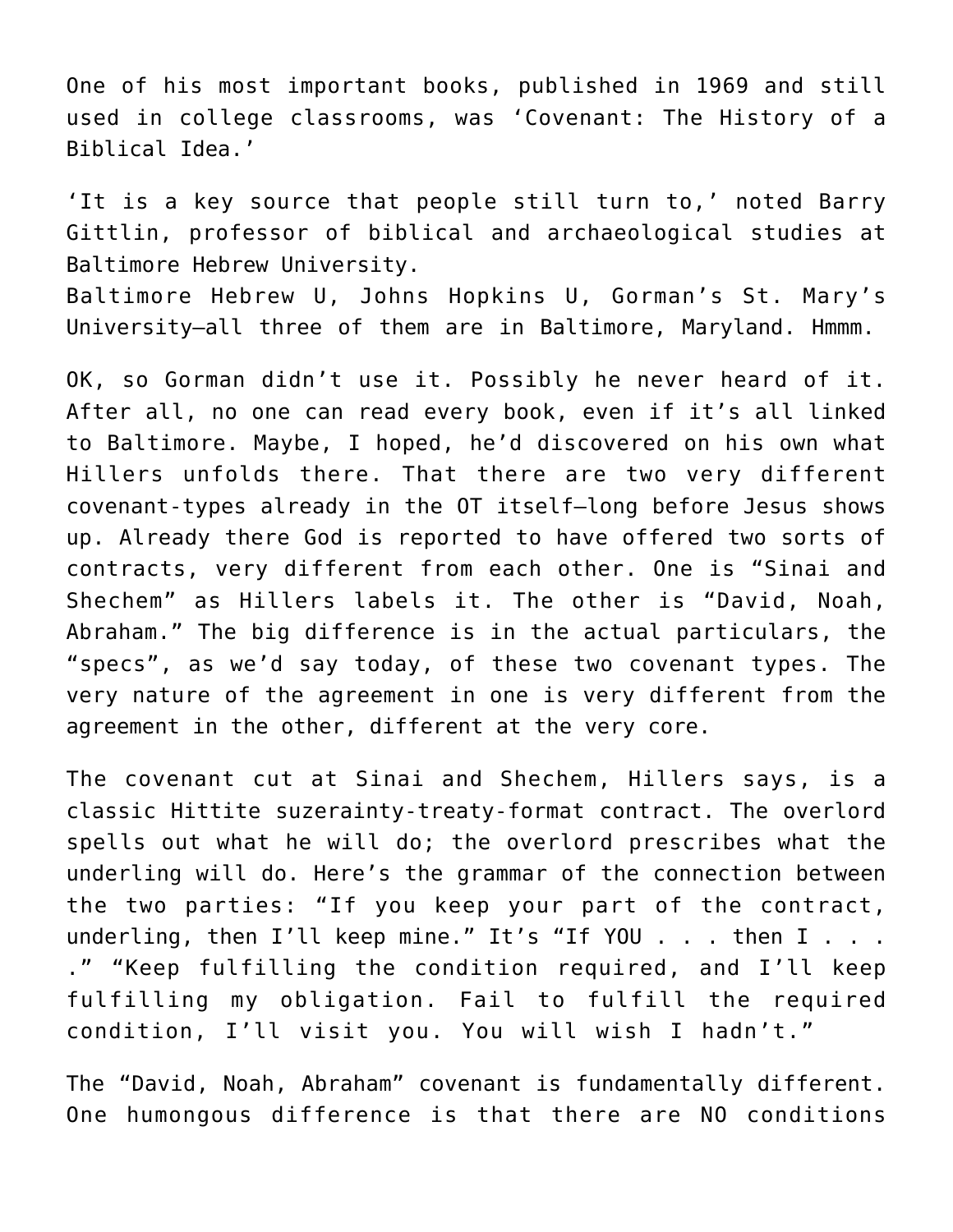specified for the underling. Yahweh takes the initiative–I will do this and this– and lays down NO conditions, obligations, requirements for the underling. (Sadly, Gorman constantly uses "requirements" and obligations" as specs for the new covenant in Christ, which is "David, Noah, Abraham" fulfilled!) Even more mind-blowing, Hillers–following his teacher Danker's TWTTS mantra—shows us that it is Yahweh, the suzerain–not the underling–who takes on the obligations [*Editor: thus the import of that ritual enactment in Gen. 15*]. So what's the word for the underling, his part of the contract? "Just trust me." Not a requirement, a condition, to keep Yahweh from "visiting," but a consequence. "I'm offering (key verb: offer) you goodies. Free! For the goodies to get to you, trust me and the goodies DO get to you." The grammar is not "If you . . . then I . . . ." Rather it's "Since/Because I . . . therefore you . . ." "SINCE I'm offering you this *sola gratia* ("by grace alone") contract, THEREFORE trust me to make it your own."

And the forgiveness of sins angle is made explicit in the specs when God offers that contract to David. See [2 Samuel 7:8-16](http://bible.oremus.org/?ql=322907140) for details. The text says specifically: "yes, you David and your descendants will be commandment-breakers in terms of the Moses contract, but I will NEVER take my steadfast love away from you" (vv. 14-15). There will be NO "visiting the iniquities."

I'll conclude here using Gorman's own axiom for vetting his statements. "Atonement models [are admissible] only if they can be clearly found in New Testament texts" (226). Why didn't he use that axiom for all his covenant talk? That sentence comes right after this one: "The death of Christ should not be seen as the expression of divine anger or even wrath." Yet that very wrath is clearly found in NT texts: "My God, my God, why hast thou forsaken me?" (Mk. 15:34). TWTTS.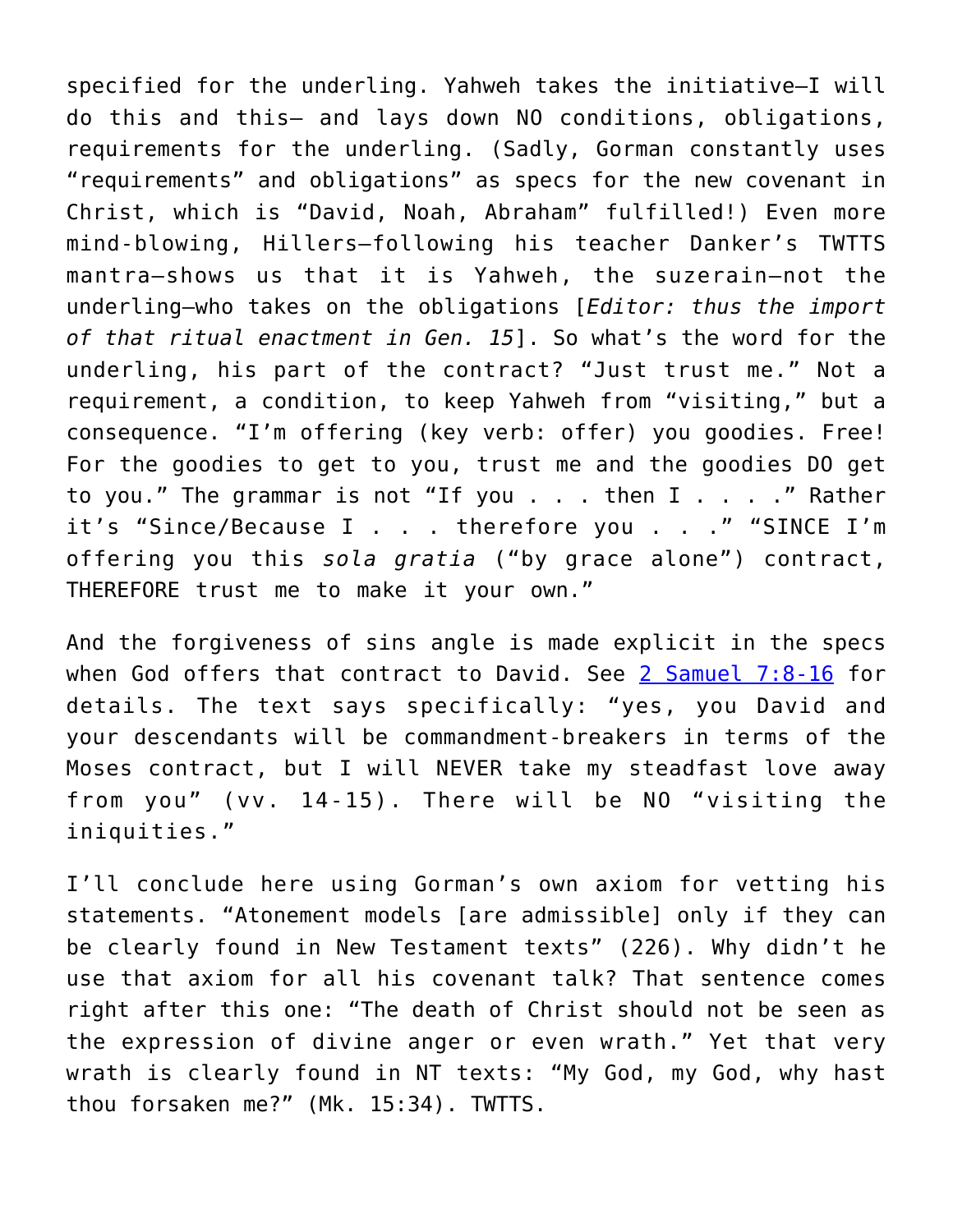Over and over again we read that the substance of the covenant–new or old–is the double imperative: Love God; love your neighbor. The terms "vertical and horizontal"–to God, to neighbor–pepper every chapter. This double-love commandment is only about our part of the contract; what we are "required, obligated" to do to make the covenant work. But we hear little discussion of what God is doing in that "vertical," possibly because of the implicit Barth-premise that goes un-evaluated, namely, that if God speaks to us at all, it's always grace. But is that clearly found in NT texts? Is God never the critic, never pays out sin's wages?

Hard to find in Gorman's detailed scanning of Scripture is that God ever speaks serious criticism, definitely nothing as serious as the lethal "visiting" in the Sinai contract. Yet TWTTS.

Clearly found in Paul's opening chapter of Romans is "the wrath of God is revealed from heaven against ungodliness and wickedness." TWTTS.

And, that there is a big shift in the "vertical dimension" coming from God's side when Christ appears on the scene, that never surfaces in these pages. We never hear, as in the Reformation Day text from Romans, that the "righteousness of God through faith is 'apart' from the law's sort of righteousness" (Rom. 3:21-22). Yet TWTTS.

But if you see no conflict in the covenant's "vertical" dimension, no clash between God's visiting sinners and forgiving them, then the vertical presents little to wrestle with. But isn't this tug-of-war within these two covenants, with their opposite fates for sinners, precisely the stage on which the death of the Messiah occurs?

The death of the Messiah is the *mirabile duellum* hyped in the ancient Easter antiphon. "It was a *strange and*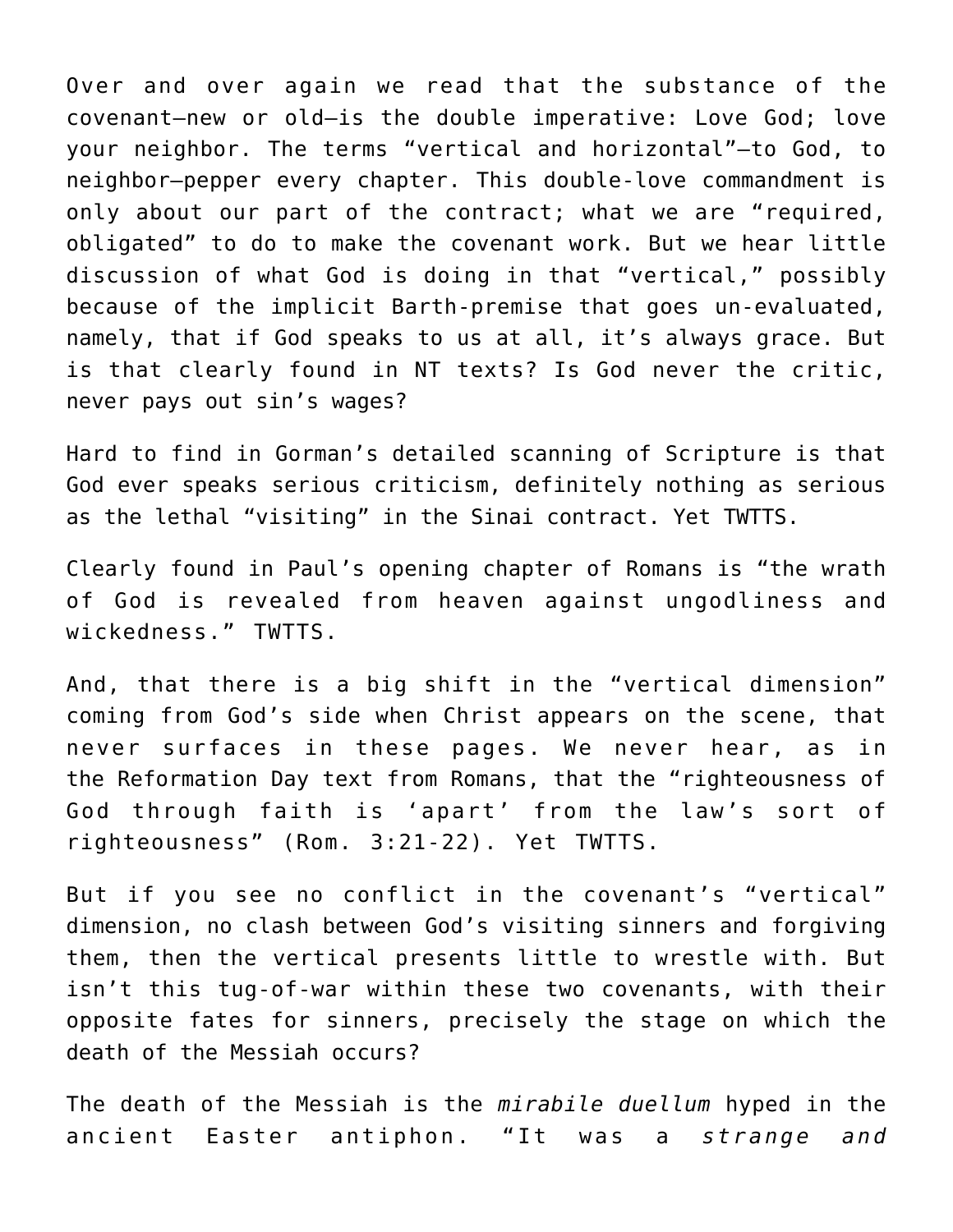*dreadful fight*, when Life and Death contended. The victory remained with Life. The reign of death was ended." That is the "brand new" of the new covenant. It had never happened before. It most definitely is *not* renewing something that had been present earlier.

Calvary is a "vertical, God and people, " event. So said Jesus: "Father, forgive them." "Today, you will be with me in paradise." "My God, my God, why?" "It is finished." + + +

I'll cease and desist in reporting my Un-fun with a final reference to what Gorman offers us in his treatment of covenant in the epistle to the Galatians. Right off the bat, it's discouraging. Only two pages to cover the covenant theology in the entire epistle! And he never touches chapter 4 in those two pages. Why chapter 4?

Galatians 4 is Paul's Ur-ur-theology of covenant. How so? Because the Galatian congregation–Paul's own planting, patently Jewish folks who now call Jesus their Lord–has gone to work to merge Moses and Jesus into one covenant. TWTTS. Paul's language gets harsh. "Foolish, bewitched Galatians." "You are deserting THE gospel, turning to a different gospel, an OTHER Gospel . . . other than the one that we proclaimed. Anathema for such other-gospel proclaimers!"

The Galatians other-gospelers are going for the jugular. "If their Moses-and-Jesus merger is true, then Christ died in vain." TWTTS, Gal. 2:21.

How does Paul ground such a radical claim? It's all about covenants. Two of them. Galatians 4 spells out the details, says that God has been operating with two covenants from way back when, already in the OT. Long before Christ ever appeared there have been two very different covenants on the scene.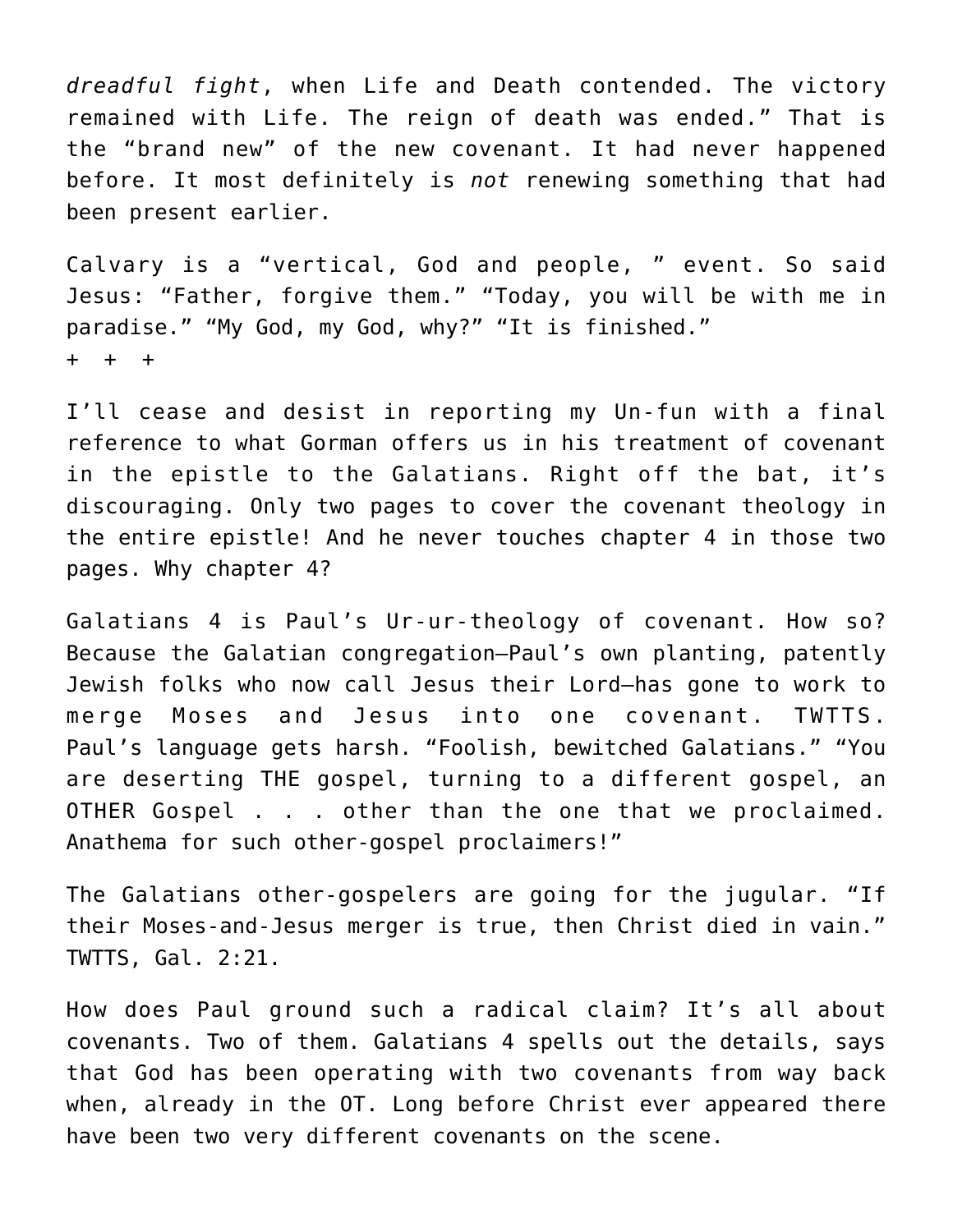"Now this is an allegory: these women are two covenants." TWTTS, says Paul (4:24ff.). Two covenants with Abraham's two sons from two different mothers, Hagar and Sarah. One covenant is slavery, the other is freedom. Hagar is the Sinai-law covenant. There humans wind up in slavery. Sarah is a promise covenant. Its last word is freedom. One is flesh, one is Spirit. Each one labeled "covenant." Both are already on the scene among God's ancient people. They are polar opposites. To merge slavery and freedom into one entity is nonsense. Even worse, says Paul, it's anathema, a damnable thing. TWTTS, cf.1:9.

Gorman's only mention of Gal. 4:24 appears as a footnote on page 62. "See Gal.3:17, 4:24 and their contexts." And that is a footnote to this sentence above: "Paul seems quite occupied with the covenant made with Abraham." Occupied indeed! The two contrasting covenants of 4:24 are the linchpin of the entire epistle.

If the Galatians haven't caught that point yet, Paul puts it into nickel words as he concludes the chapter with this: "Freedom is Christ's agenda with us, our liberation from the law covenant. So stand firm, therefore, in that freedom. Don't go back under the law's yoke of slavery." TWTTS, 4:28-31.

Gorman surely knows this "clearly found" text in Galatians. He's written several books on the epistles of Paul. Does he ignore it here simply because it contradicts his own mono-covenant theology, where the law's "Love God, love neighbor" is the end of the line? This is hard to comprehend.

One more thing: Christ's "new commandment."

Gorman presents the "new commandment" as the same old, same old. Love God; love neighbor. Newness is in the new way to make it (finally) work, to wit, the Death of the Messiah. It sounds crass to say this, but Christ dies so that we can (finally)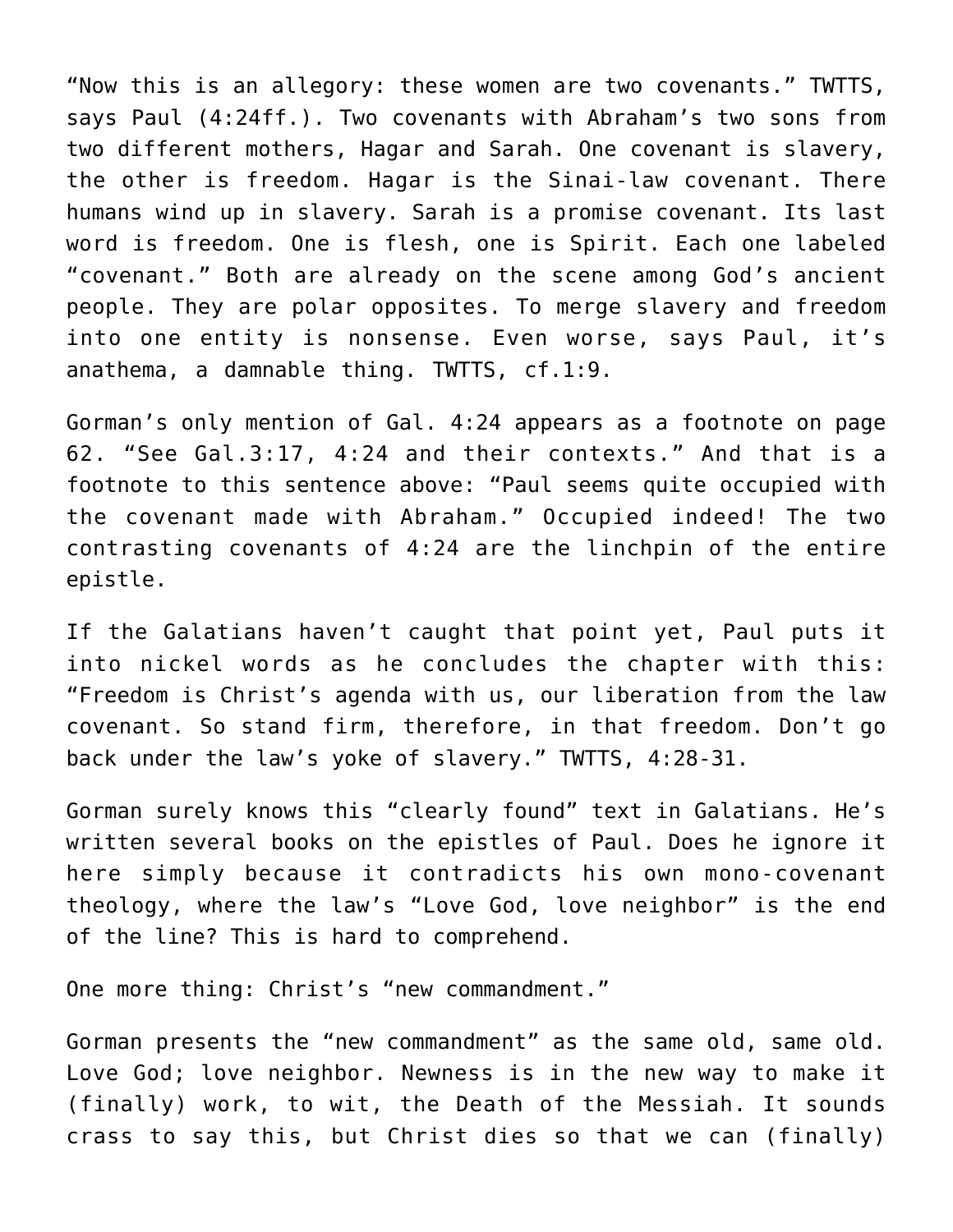fulfill our part of the Moses covenant. Christ does not replace, abrogate, Moses. Rather he makes it possible for Moses to have the last word.

Our sortie into Galatians shows Paul saying No.

For the NEW commandment is really new. Really different. Already signaled in the Greek adjective that accompanies the commandment. "Kainee" (of new quality) is the adjective used, not "nea" (new, as in "most recent"). Brand New. TWTTS.

These items are novel in what new-commandment texts say:

1. Grammatically the new commandment is always an imperative in the second person plural whenever it shows up. Never "you" singular, as in the decalogue. Always "All y'all." It is mutual back and forth. It is not unidirectional as Sinai's grammar is: "You (singular) love God, love neighbor." Instead, it's "Y'all, play ping-pong agape."

2. It's always "in-house," addressed to the brothers and sisters, not to the outsiders.

3. "As Christ loved us" is the new criterion for love, not "as yourself."

4. This "ping-pong agape" commandment is always derivative. First, Christ loved us (manifold goodies offered)–an indicative sentence. Therefore, you recipients, practice ping-pong agape. This is an imperative sentence of consequence, formulated in the grammar of a grace-imperative: "Since Christ . . ., therefore you . . . ." This is brand new grammar when compared to Moses' grammar with its "if you . . . , then God . . . ."

+ + +

I ask myself: Why do I get so riled up about this? Is it octogenarian grumpiness? Dementia onset? A continuing life-long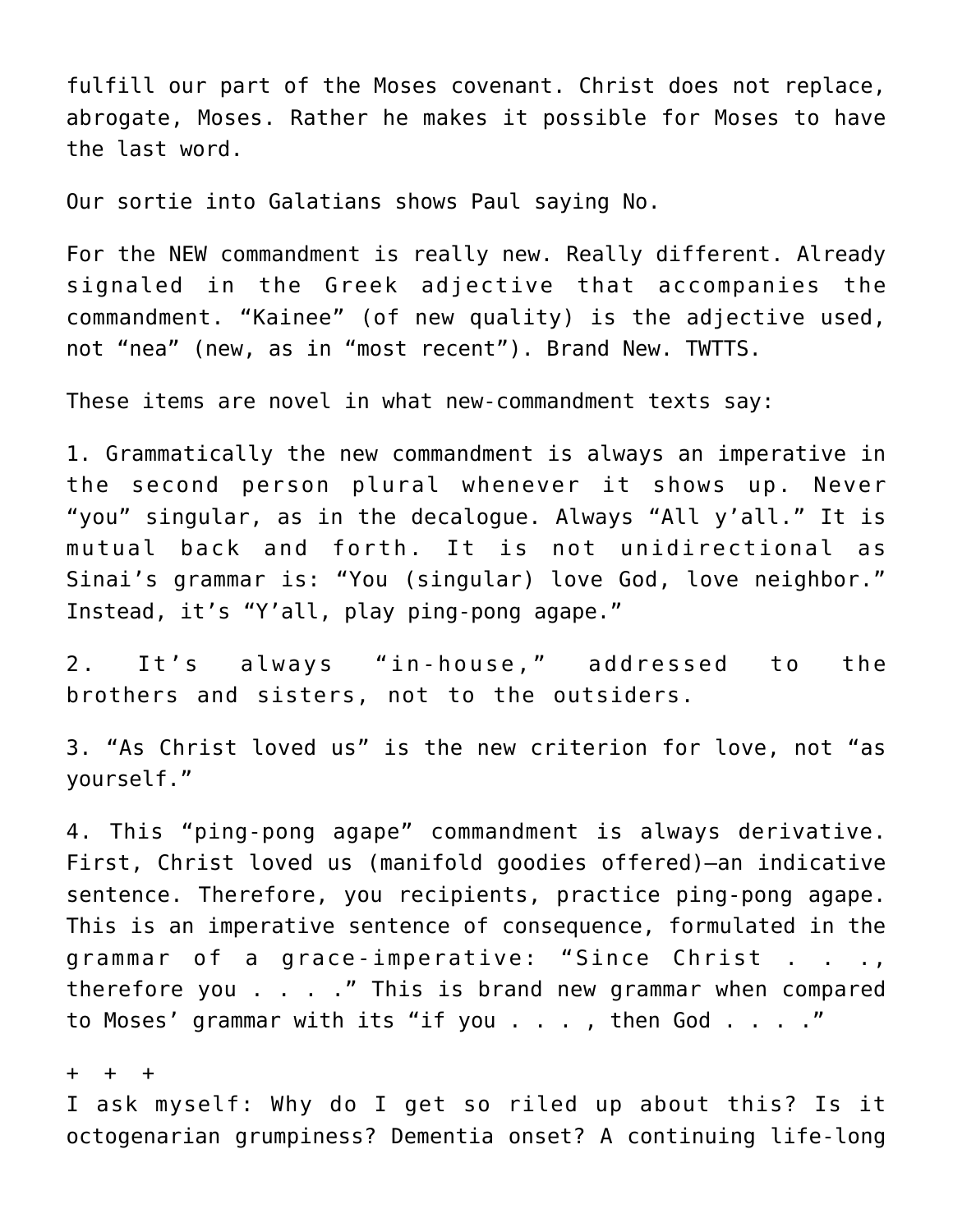curmudgeon complex? Probably all the above.

But it's also this: One-covenant theology is so regnant among Christians these days. Even though I'm out of most of the theologians' loops where I was once at home, I hear/read it everywhere. Messengers are re-making the message, contra the axiom, one of Bob Bertram's favorites: "The message makes the messenger."

The framework of today's widespread "re-made" message, the message I hear so often, comes off like this:

1. Moses and Jesus sing the same song. It's all about God's grace. That God speaks to us at all is already good news. Critic? Shmitic! When Jesus arrives to sing that song, he tops the charts. His singing makes it possible for us sinners to sing it too.

2. The song's final verse is "Be faithful to God's one and only Mosaic covenant: love God, love people. That will turn the messed-up world into the Kingdom of God."

3. How to make that actually happen? Latch onto Jesus. He's the way for you too to fulfill the law of loving God, loving neighbor. Replicate his life, work, words in your life, work, words–even all the way to your cross–and it will come to pass. Yes, it entails obligation, requirement, but you can do it.

Isn't that what Paul tells the Galatians is an "other" gospel, a gospel that is finally law-covenant-renewed? There is nothing new at all with its drumbeat-repeated verb "require." Whereas the Gospel's own cardinal verb is "offer." Yes, it's already on the scene among God's ancient chosen people, e.g., in Jeremiah 31 (and David, Noah, Abraham) with God's promise to offer forgiveness of sins, a brand new deal for sinners. What then came "new" with Jesus was that this new covenant gets fulfilled.